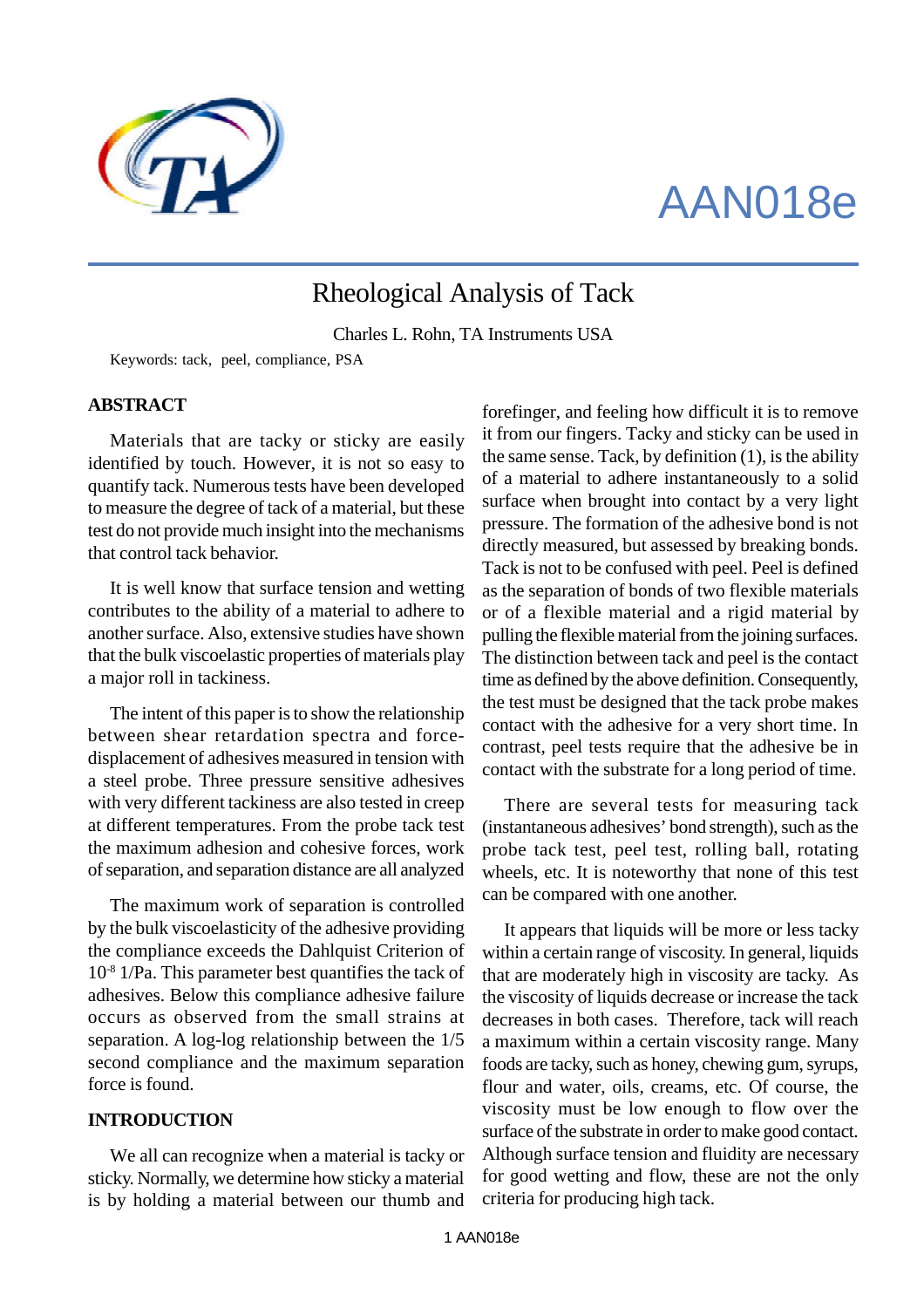For pressure sensitive adhesives (PSA), the viscoelasticity of the adhesive must be considered. The thought-provoking question is to what extent does shear viscosity and elasticity control the tack of PSA's. To answer this question, the mechanism of tack needs to be un derstood. Breaking the adhesive bond can occur either by cohesive or adhesive failure or a combination of both. We know the rheology of viscoelastic materials depends not only upon the amount and rate of deformation, but also on the kinematics (mode of deformation). The attachment and removal of a PSA to a substrate occurs primarily in compression and tension modes and to a lesser extent shearing is introduced.

The rheology of PSA's are normally measured in shear to determine their elasticity and viscosity in their linear viscoelastic regions. One reason for this is that shear measurements are relatively simple to make compared to extensional measurements. However, numerous researchers have made correlations of the shear rheology with both tack and peel of PSA. In particular, the storage modulus G' has been correlated with these PSA properties. The Dahlquist's Criterion considers compliance J, which is the inverse of shear modulus (2) .

One might expect a problem relating linear viscoelastic rheological data to large mechanical deformations, especially when the modes of deformation are different. Analysis of the retardation spectrum in the short time period of the tack measurement may give insight into the structural components that control tack. Is the tack controlled by surface tension or bulk rheology? Furthermore, can shear rheology be related to the probe tack of PSA's? In order to answer these questions, three unsupported films with very different tack properties were evaluated. These are free film adhesives about 0.15 mm thick. Shear creep measurement leading to retardation spectra identifies the bulk viscoelastic properties of these adhesives. The tack probe test measures their tack properties.

#### **EXPERIMENTAL**

The probe tack test device is made of steel. The adhesive is attached to a 19 mm flat bottom plate. The probe is 5 mm in diameter and is flat, i.e., the edge is not rounded. The ARES rheometer is used to make the tack measurements. The unsupported PSA about 0.15 mm thick are attached to the bottom plate.

The probe is placed about 0.05 mm above the adhesive. The test was programmed to lower the probe at 0.1 mm/s for 2 sec and then reversed direction at the same rate. The load was measured as a function of time. The creep tests were made using the SR5 controlled stress rheometer. All measurements were made in the linear viscoelastic region. Tests were performed at 0, 25, 60 and 80°C using 25 mm parallel plates. The peltier was used to control the temperature of the sample.

#### **DISCUSSION OF RESULTS:**

Numerous studies have been made correlating shearing rheology to the tack and peel adhesion of PSA's. Chu (3) reported on the dynamic mechanical properties and 180° peel, Quick Stick, and Polyken Tack. Low frequency storage modulus G'( 0.1 rad/ s) and high frequency G' (100 rad/s) correlate well with tack and peel, respectively. Dale (4) and others reported good correlations with tan delta. Giordano (5) also showed the relationship between tack and G'. Low G' PSA's generally have higher tack.

Dahlquist did extensive creep measurements. He recognized that compliance and retardation spectra play a significant role in the quick stick or tack of PSA. He is credited with recognizing that in order for a PSA to have suitable tack it must have creep compliance above  $10^{-8}$  1/Pa. This is known as the Dahlquist's Criterion. Creep and retardations spectra were made to determine the viscoelastic properties of these PSA's.

Crosby and Shull (6) studied of PSA's using a probe test to analyze the failure mechanism of a filled and unfilled adhesive. They investigated the energy release rate and the relative effects of bulk and



*Figure1: Typical data from a tackprobe test V*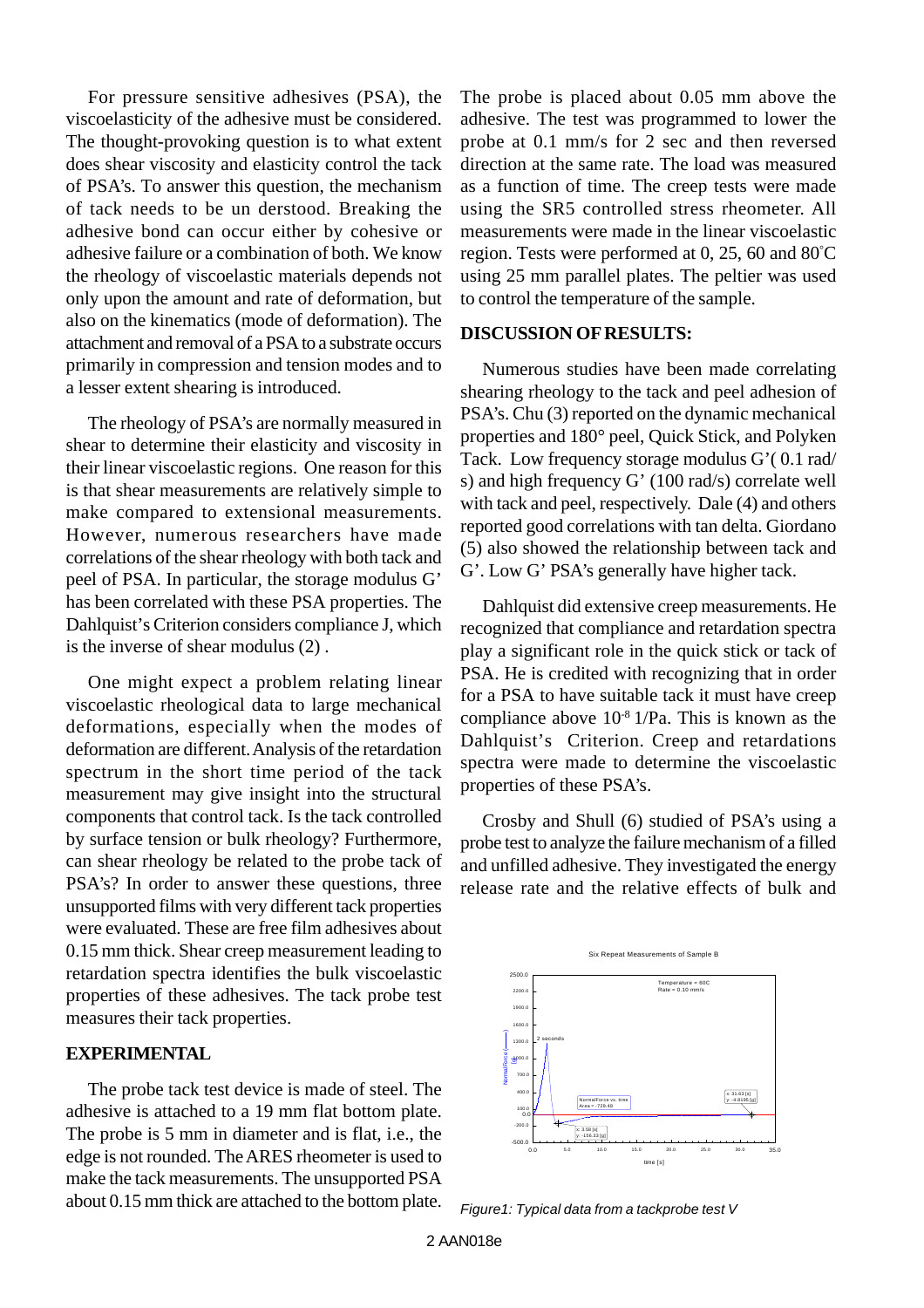

*Figure 2: Tack probe data of sample C at 25<sup>°</sup>C* 

interfacial processes. Zosel (7) studied the degree of crosslinking of PDMS on it's the tack behavior and found that a maximum tack strength occurs when the adhesive is lightly crosslinked. This structure results in a stress-strain curve with a large shoulder followed by the stress maximum and a high strain to break. From high speed photography the formation of fibrillar structures within the adhesive were observed. Good and Gupta (8) analyzed the mechanism of filament elongation and the mode of separation, i.e., adhesive versus cohesive failure.

Again, it must be emphasized that the rheological data in this report is obtained in the time scale of the probe tack test. Also, the PSA compliance data are obtained in their linear viscoelastic region, and yet the probe tack data are occurring in their non-linear viscoelastic regions above a strain of 10 %, which corresponds to a time of 0.2 seconds.

From the Newtonian viscosities these samples should have very different flow behavior when making contact with the steel tack probe. Samples A, B, and C have viscosities of  $5x10^7$ ,  $3,4x10^5$  and 4,8x10<sup>4</sup> Pa s, respectively.



*Fugure 3: Comparison of tack probe data of sample A, B, C at 25 oC*

Figure 1 shows a typical probe tack test result. The 0.15 mm adhesive attached to a flat steel plate was compressed and released at a rate of 0.1 mm/s. It was squeezed in the time scale of 1 to 2 seconds and then pulled in tension. The maximum release force is 1.53 N and the area is 7.15 N s under the force versus. time plot. The separation time was 31 seconds. This corresponds to a separation distance of 3.1 mm. and 2100 % strain at separation

Figure 2 shows the force-time plot of Sample C being pulled apart by the tack probe. Note the time scales. At 0.2 s the sample was strained 10 %. At 1.2 seconds the sample yielded at 80 % strain and began to flow where fibrils are produced. The sample stretched to beyond 2000 % without separating.

Figure 3 shows the tack curves for the three PSA samples A, B and C. All were tested at room



*Figure 4: Creep compliance of sample A, B, C*

temperature. Observe that Sample C has the most tack as defined by the largest area under the tack curve and the longest separation time. Sample B is intermediate in its degree of tack and has a yield force between Sample A and Sample C. Both failed cohesively. The Sample A has an adhesive failure and does not elongate when it separates.

Figure 4 shows the compliances of the three samples tested at 25 °C. Samples were tested in creep at different stress levels for each temperature to establish their linear viscoelastic regions.

Figure 5 shows the short time strain for Sample B tested at 60 C during the creep experiment. The strain corresponding to 0.2 seconds is 10 %. This is in agreement with strain and time of the force-time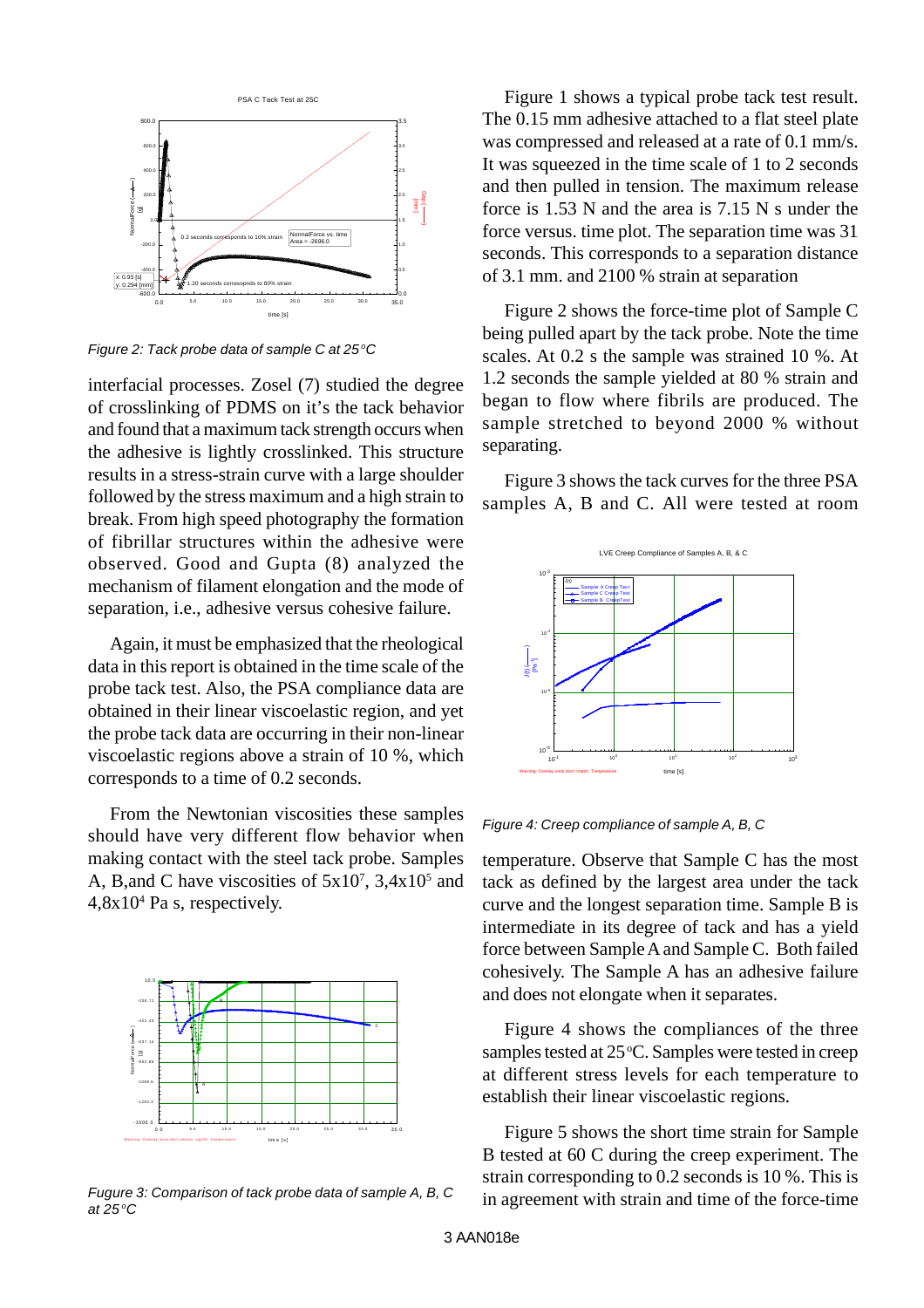

*Figure 5: Expaneded view of the creep recovery curve of sample B tested at 60<sup>°</sup>C* 

plot of the tack probe test. Table 1 lists the tack probe test data for all the measurements.

Table 1 lists the yield forces (the units of grams are used as force instead of dynes in this study), areas calculated from the force-time plot, and break strains where the sample separates from the probe. Samples that separate with an area in the range of 100 gram's or less are taken as failing adhesively. Larger area relate to yielding processes and cohesive failure occurs,

Next, consider the retardation spectra of these three samples. As shown in Figure 6, observe that spectra of Sample A, B and C extend beyond the time period of the tack probe test. The deformation time at a strain of 10 % is 0.2 seconds. This strain is the upper limit of the linear viscoelastic region in both shearing and elongational modes of deformation. This is rather important to know, since the Deborah number controls the viscous or elastic response during the separation process of the adhesive and/or cohesive failure processes. The

| Sample | Yield<br>Force,<br><b>Grams</b> | Area<br>Gram.s | <b>Break</b><br>Strain<br>$\%$ | Compliance<br>cm.sq/dyne<br>xe7 |
|--------|---------------------------------|----------------|--------------------------------|---------------------------------|
| A(25C) | 1170                            | 1120           | 120                            | 4.52                            |
| A(80C) | 200                             | 102            | 180                            | 6.0                             |
| B(0C)  | 344                             | 52             | 20                             | 0.125                           |
| B(25C) | 740                             | 1450           | 470                            | 12.87                           |
| B(60C) | 156                             | 729            | 2100                           | 324                             |
| C(25C) | 545                             | 2700           | >2000                          | 38                              |

*Table 1: Yield forces and brfeak stgrain for samples A, B, C at various temperatures*

Deborah number is the ratio of the characteristic relaxation or retardation time to the stimulus time. If the Deborah number is high, greater than one, then the deformation will be elastic. For a typical viscoelastic material the time necessary for the molecular rearrangement to take place is comparable to the time scale of the experiment. If the deformation



*Figure 6: Retardation spectra of samples A, B, C tested at 25 o C*



*Figure 7: Retardation spectra of sample A,tested at 25 and 8 0 <sup>o</sup>C*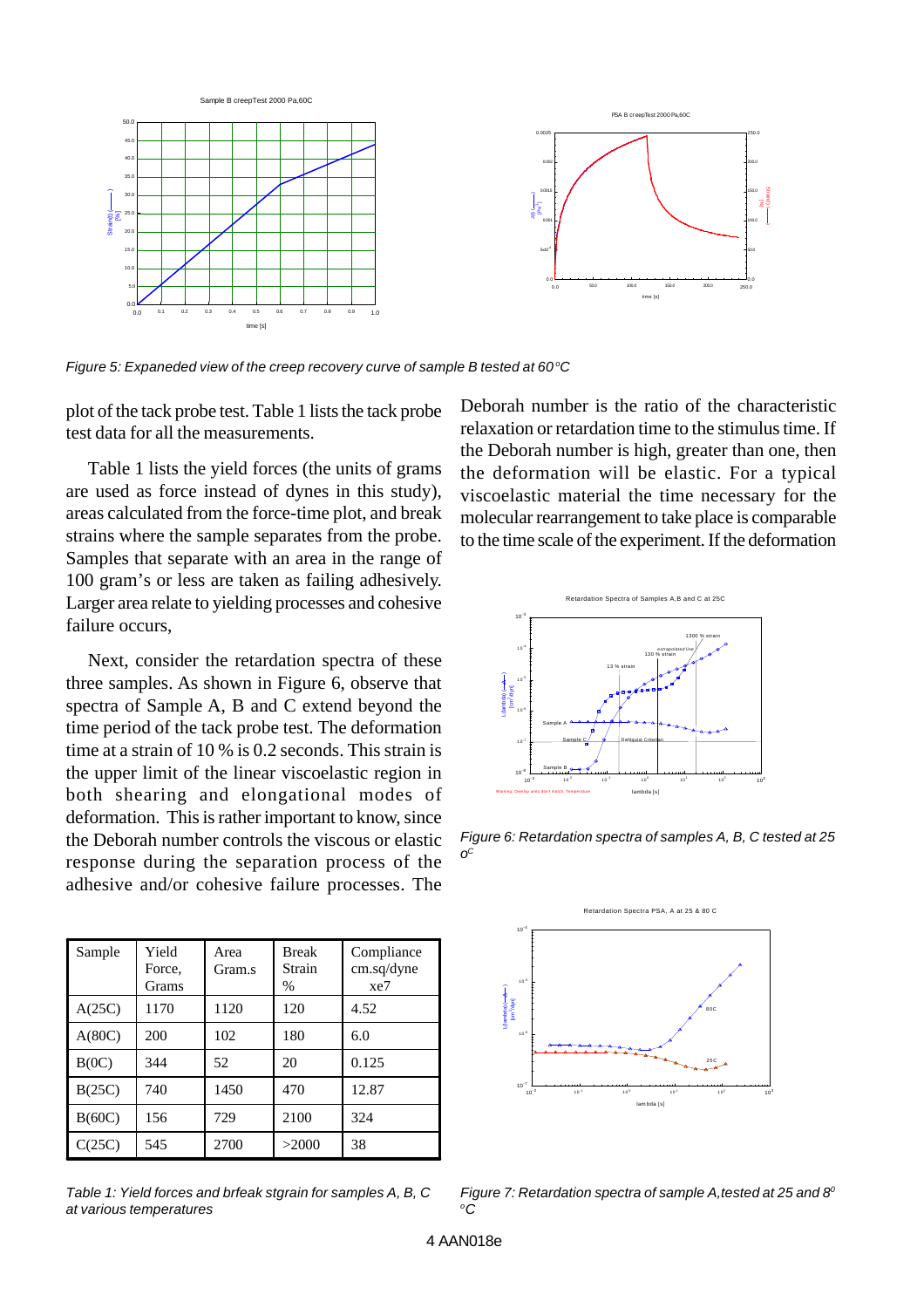

*Figure 8: Retardation spectra of sample B tested at 25 and 60 oC*

rate is very fast, in the time scale of 0.001 to 0.01 seconds, both Samples B and C will behave like elastic solids. When the Deborah number is close to one the material is typically viscoelastic.

Observe that these retardation spectra in Figure 6 show characteristic transition, plateau, and terminal zones. The retardation spectrum for Sample A shows only a plateau, where as Sample C shows all three zones. Sample B only shows transition and plateau zones. The Sample A has the lowest compliance in the stimulus range of the tack probe tester, and is constant over the measured retardation times from 0.001 to 100 seconds. This is not conducive to large deformations as is seen from the tack probe test result. A broad rubbery plateau indicates that the sample may be lightly cross-linked and will deform elastically over a wide range of release rates. It cannot elongate due to its high cohesive strength and failure will occur adhesively. PSA C exhibits all three zones, transition, plateau, and terminal. This provides it with a good balance of adhesion and

cohesion. At very fast release rates and shorter times below 0.03 second, it will have poor tack because the compliance is too low according to the Dalhquist's Criterion. Conversely, at the longer times it will act more fluid-like and flow easily due to the compliance increase at the longer times corresponding to the terminal zone. Elongation at separation will be high because the adhesive will flow and filaments will be produced. The Sample B shows the terminal and plateau zones of the spectrum. Most important it has a very broad plateau and for this reason its viscoelastic and tack behavior will be more rate dependent than adhesives that have a flatter plateau in their retardation spectrum. It also will behave solid-like below 0.04 seconds and becomes more compliant at the long time. It cannot elongate as far as samples C at this temperature because the time scale of the terminal zone is too long for the stimulus time of the tack probe test

Attempts were made to improve the tack of Samples A by increasing the temperature. Sample A was heated to 80 °C and tested in both creep and tack. Observe, in Table 1 that the maximum tack yield force decreased from 1170 at 25  $\degree$ C to 1.96 N at 80. <sup>o</sup>C. Adhesive failure occurred because the area decreased to 1 N s for some unknown reason. Sample B was tested at 60 °C. Compared to room temperature, the yield force decreased from 7.16 to 1.53 N. When tested at  $0^{\circ}$ C the maximum adhesive force was 3.38 N. The area was only 0.5 N s, indicating that no yielding occurred.

Increasing the temperature of Sample A did little in the way of improving its tack. The retardation



*Figure 9: Plot of log force against log 1/5 second creep compliance for all samples*